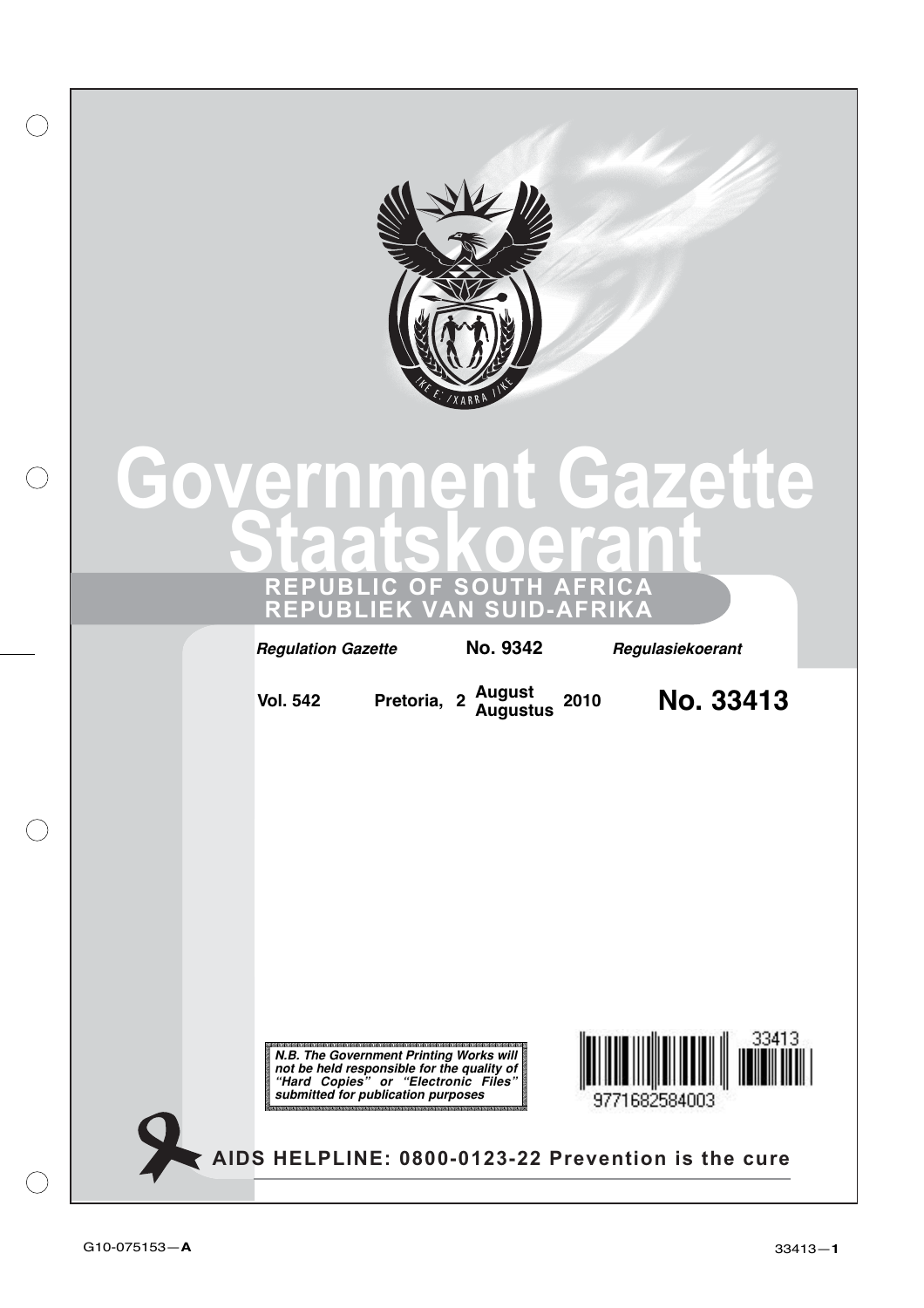#### **IMPORTANT NOTICE**

**The Government Printing Works will not be held responsible for faxed documents not received due to errors on the fax machine or faxes received which are unclear or incomplete. Please be advised that an "OK" slip, received from a fax machine, will not be accepted as proof that documents were received by the GPW for printing. If documents are faxed to the GPW it will be the sender's responsibility to phone and confirm that the documents were received in good order.**

**Furthermore the Government Printing Works will also not be held responsible for cancellations and amendments which have not been done on original documents received from clients.**

| <b>CONTENTS</b>                                         |                                          |   |                                 | <b>INHOUD</b>                                          |                                             |   |                |
|---------------------------------------------------------|------------------------------------------|---|---------------------------------|--------------------------------------------------------|---------------------------------------------|---|----------------|
| No.                                                     | Page<br>No.                              |   | Gazette<br>No.                  | No.                                                    | Bladsv<br>No.                               |   | Koerant<br>No. |
|                                                         | <b>GOVERNMENT NOTICE</b>                 |   | <b>GOEWERMENTSKENNISGEWINGS</b> |                                                        |                                             |   |                |
| <b>Rural Development and Land Reform, Department of</b> |                                          |   |                                 | Landelike Ontwikkeling en Grondhervorming, Departement |                                             |   |                |
|                                                         | <b>Government Notice</b>                 |   |                                 | van                                                    |                                             |   |                |
| R. 659                                                  | (47/1937):<br>Registries<br>Act<br>Deeds |   |                                 |                                                        | Goewermentskennisgewing                     |   |                |
|                                                         | Amendment: Regulations                   | 3 | 33413                           |                                                        | R. 659 Registrssie van Aktes Wet (47/1937): | 6 | 33413          |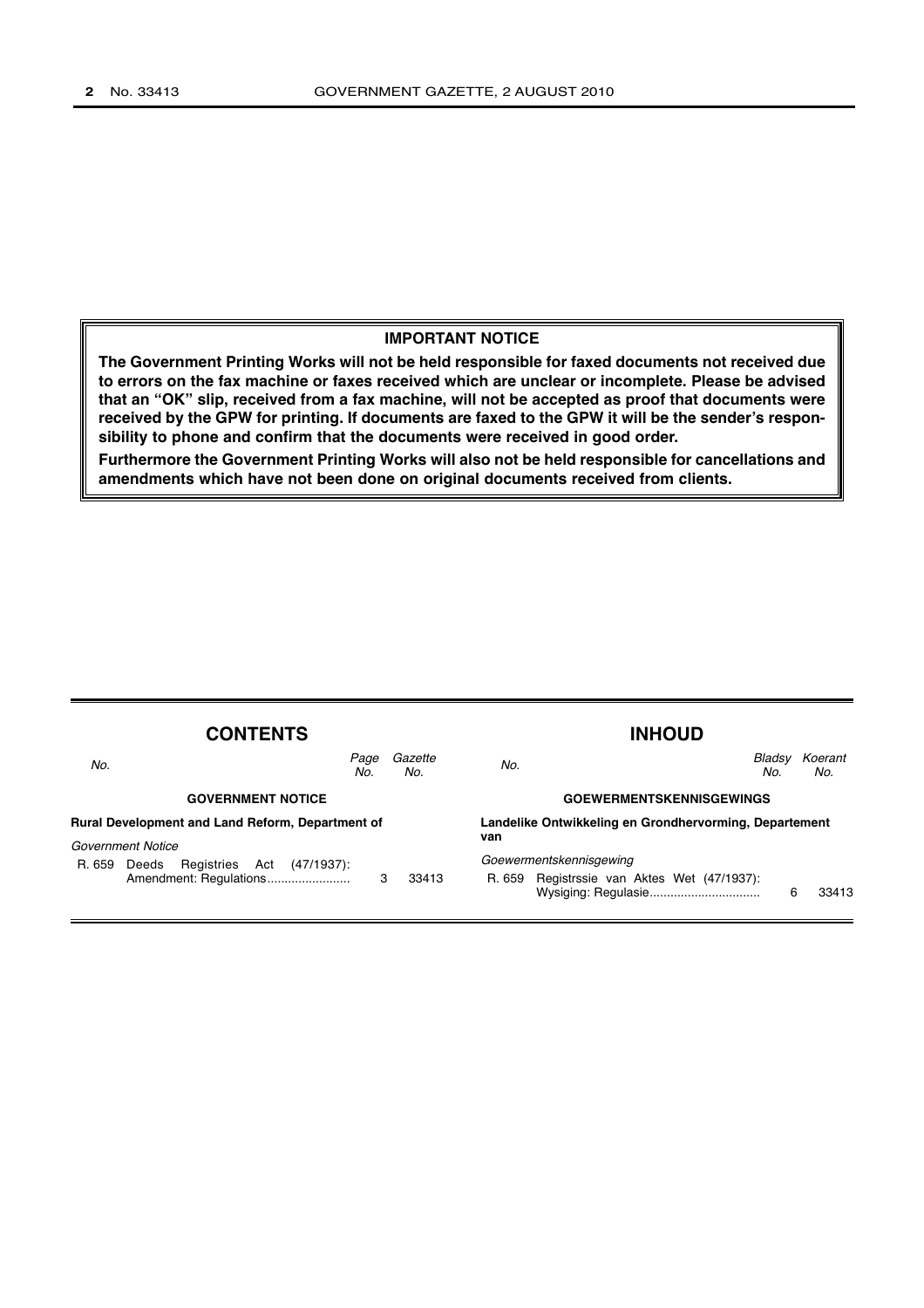## GOVERNMENT NOTICE GOEWERMENTSKENNISGEWING

## **DEPARTMENT OF RURAL DEVELOPMENT AND LAND REFORM DEPARTEMENT VAN LANDELIKE ONTWIKKELING EN GRONDHERVORMING No. R. 659 2 August 2010**

#### DEEDS REGISTRIES ACT, 1937 (ACT No. 47 OF 1937)

#### **AMENDMENT OF REGULATIONS**

Under section 9(9) of the Deeds Registries Act, 1937 (Act No. 47 of 1937), I, Gugile Nkwinti, Minister for Rural Development and Land Reform, approve the regulations contained in the Schedule, made by the Deeds Registries Regulations Board under section 10 of the said Act. The regulations will come into operation one month from the date of publication of this Notice in the Gazette.

**MR G NKWINTI** 

MINISTER FOR RURAL DEVELOPMENT AND LAND REFORM

#### **SCHEDULE**

- 1. In this Schedule "the Regulations" means the regulations promulgated by Government Notice No. R. 474 of 29 March 1963, as amended.
- 2. The schedule of Fees of Office as prescribed by regulations 84 and 86 of the Regulations is hereby substituted for the following Schedule:

**SCHEDULE OF FEES OF OFFICE** (Prescribed by regulation 84)

#### **Item**

 $\overline{R}$ 

 $1.$ For the registration of  $-$ 

(a) A transfer of land of which the purchase price / value of property, whichever is the greater

| (i)    | does not exceed R150 000                          | 70,00    |
|--------|---------------------------------------------------|----------|
| (ii)   | exceeds R150 000 but does not exceed R300 000     | 350,00   |
| (iii)  | exceeds R300 000 but does not exceed R500 000     | 450,00   |
| (iv)   | exceeds R500 000 but does not exceed R1 000 000   | 550,00   |
| (v)    | exceeds R1 000 000 but does not exceed R2 000 000 | 650.00   |
| (vi)   | exceeds R2 000 000 but does not exceed R3 000 000 | 850,00   |
| (vii)  | exceeds R3 000 000 but does not exceed R5 000 000 | 1 050,00 |
| (viii) | exceeds R5 000 000                                | 1 250,00 |
|        | (b) A bond of which the capital amount $-$        |          |
| (i)    | does not exceed R150 000                          | 310,00   |
| (ii)   | exceeds R150 000 but does not exceed R300 000     | 350.00   |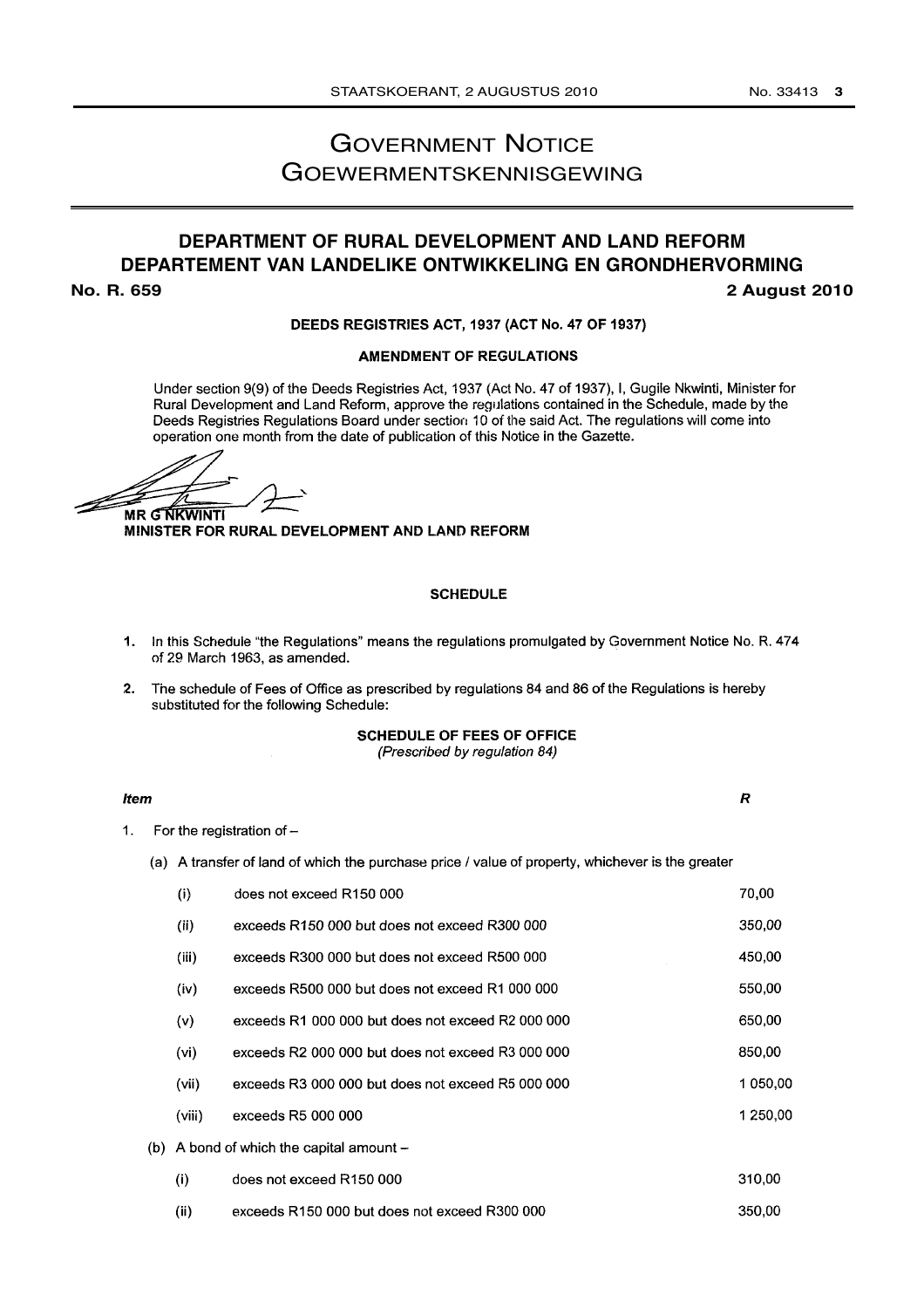#### **4** No. 33413 GOVERNMENT GAZETTE, 2 AUGUST 2010

| ltem |                     |                                                                                                                                                                                                                                                                    | R                                                    |
|------|---------------------|--------------------------------------------------------------------------------------------------------------------------------------------------------------------------------------------------------------------------------------------------------------------|------------------------------------------------------|
|      | (iii)               | exceeds R300 000 but does not exceed R500 000                                                                                                                                                                                                                      | 450,00                                               |
|      | (iv)                | exceeds R500 000 but does not exceed R1 000 000                                                                                                                                                                                                                    | 550,00                                               |
|      | (v)                 | exceeds R1 000 000 but does not exceed R2 000 000                                                                                                                                                                                                                  | 700,00                                               |
|      | (vi)                | exceeds R2 000 000 but does not exceed R5 000 000                                                                                                                                                                                                                  | 1 050,00                                             |
|      | (vii)               | exceeds R5 000 000                                                                                                                                                                                                                                                 | 2 050,00                                             |
|      |                     | (c) A cancellation of, or release of a person or property from the operation of a registered<br>Mortgage or notarial bond, and an application in terms of section 4(1)(b) of the Act                                                                               | 70,00                                                |
|      |                     | (d) Any other registration or annotation in registers or records, including certificates<br>of title and all other registration which are not exempted by a law or where no<br>purchase price is involved                                                          | 160,00                                               |
| 2.   |                     | For a certificate by a registrar of any fact                                                                                                                                                                                                                       | 50,00                                                |
| 3.   |                     | For a report to Court made by a registrar in terms of section 97 of the Act                                                                                                                                                                                        | 500,00                                               |
| 4.   |                     | (a) For a copy obtained through any other electronic system or issued by a registrar in terms of<br>regulations 66, 67 and 70 of-                                                                                                                                  |                                                      |
|      | (i)                 | deed                                                                                                                                                                                                                                                               | 30,00<br>per copy                                    |
|      | (ii)                | document                                                                                                                                                                                                                                                           | 6.00<br>per page                                     |
|      |                     | (b) For the application and the issuing of a certified copy of a deed in terms of<br>regulation 68(1)                                                                                                                                                              | 300,00<br>per copy                                   |
|      | the registrar       | (c) For the keeping of a client's copy of a deed, on approval and at discretion of                                                                                                                                                                                 | 225,00<br>per copy<br>per year<br>or part<br>thereof |
| 5.   |                     | (a) For an enquiry relating to a person, property or deed                                                                                                                                                                                                          | 6,00                                                 |
|      |                     | (b) For a deeds office tracking system enquiry                                                                                                                                                                                                                     | 6,00                                                 |
|      |                     | (c) For any unattended continuous search for information for each hour or part thereof                                                                                                                                                                             | 20,00                                                |
|      |                     | (d) For any enquiry not specially provided for, a fee to be fixed by the registrar, provided<br>The minimum fee shall be                                                                                                                                           | 6,00                                                 |
| 6    |                     | For transmitting any certificate, deed, document or any other information by using fax<br>or any other electronic media                                                                                                                                            | 6,00<br>per page                                     |
| 7.   | her or his delegate | For any information, copy or other service referred to in this Schedule, other than the<br>Registration of deeds and documents, which may be required for official purposes by<br>the Accounting Officer of the Department of Rural Development and Land Reform or | per item<br>0,00                                     |

100,00 8. (a) For registering as a DeedsWeb user a registration fee of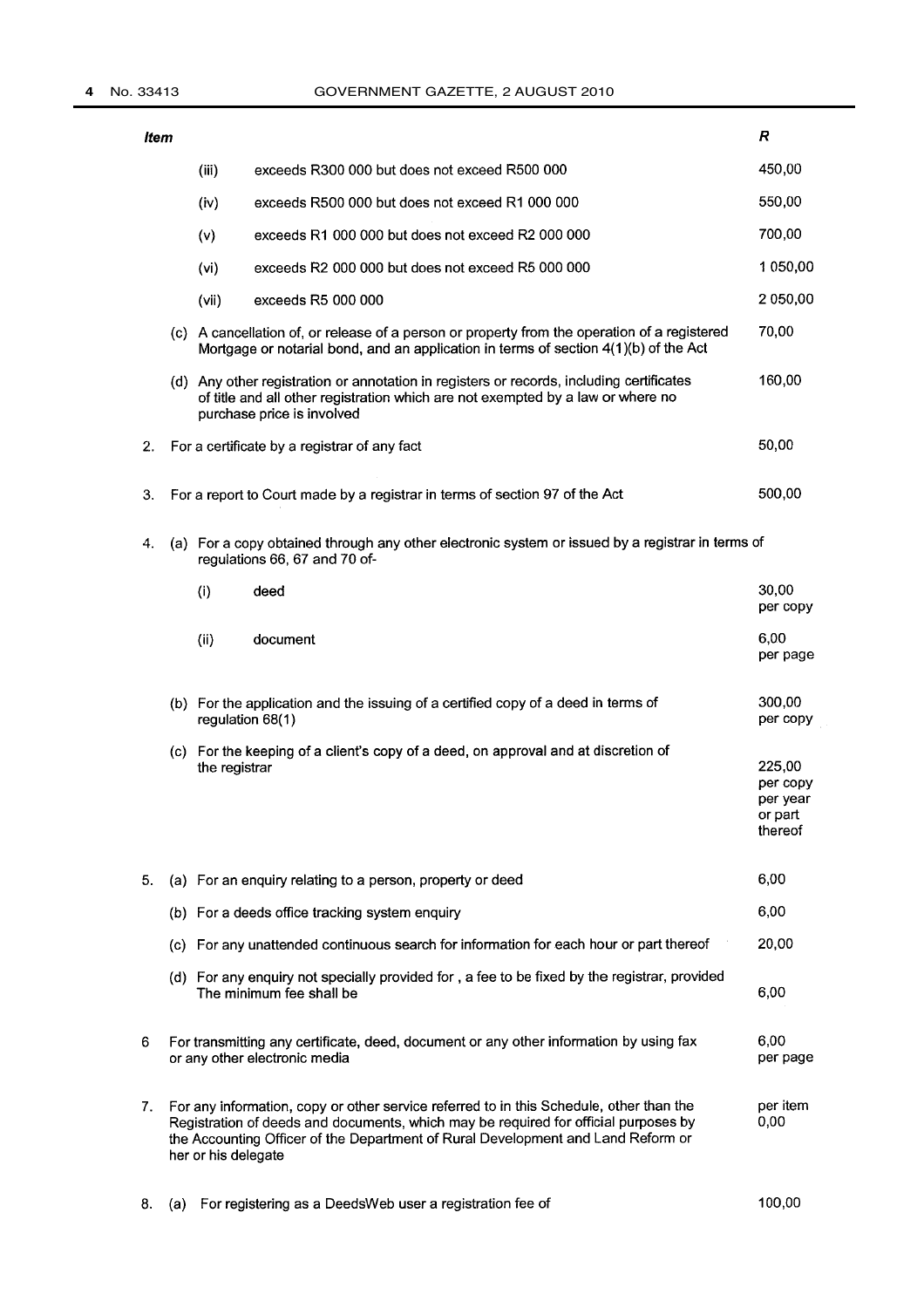| STAATSKOERANT, 2 AUGUSTUS 2010 |
|--------------------------------|
|--------------------------------|

| ltem |     |                                                                                                                                                                                                                                  | R                                                        |
|------|-----|----------------------------------------------------------------------------------------------------------------------------------------------------------------------------------------------------------------------------------|----------------------------------------------------------|
|      |     | (b) For reconnecting a DeedsWeb user whose service has been suspended because<br>of outstanding debts                                                                                                                            | 150,00                                                   |
| 9.   |     | For information obtained through DeedsWeb or any other electronic system:                                                                                                                                                        |                                                          |
|      |     | (a) For enquiries relating to a person, property or deed                                                                                                                                                                         | 6,00                                                     |
|      |     | (b) For copies, for information purposes, of deeds and documents                                                                                                                                                                 | 6,00<br>per page                                         |
|      |     | (c) For information regarding the daily transfer of property                                                                                                                                                                     | 6,00<br>per property                                     |
|      |     | (d) For a deed office tracking system enquiry                                                                                                                                                                                    | 6,00                                                     |
|      |     | (e) For the supply of registration information in respect of a series of properties                                                                                                                                              | 600,00 for<br>every 100<br>properties or<br>part thereof |
|      | (f) | For the supply of an alphabetical list, in electronic format, containing the names of<br>all the townships, or sectional title schemes, or allotment areas, or agricultural holdings,<br>or farms, in a registration office      | 150,00<br>per list                                       |
|      |     | 10. For viewing a deed or document through DeedsView or any other electronic system                                                                                                                                              | 6.00<br>per page                                         |
|      |     | 11. For the supply of registration information in respect of a series of properties and for<br>information regarding the daily transfer of property                                                                              | 600,00 for<br>every 100<br>properties or<br>part thereof |
|      |     | (a) Plus an administration fee of                                                                                                                                                                                                | 200,00                                                   |
|      |     | 12. For the issuing of an alphabetical list, in electronic format, containing the names of all the<br>Townships, or sectional title schemes, or allotment areas, or agricultural holdings, or farms,<br>In a registration office | 150,00<br>per list                                       |
|      |     | (a) Plus an administration fee of                                                                                                                                                                                                | 200,00                                                   |

#### **EXEMPTIONS**

No fees shall be levied by a registrar in respect of the performance of any act prescribed in section  $3(1)(w)$ of the Act.

[Schedule of Fees of Office amended by Government Notice No. R. 1105 of 8 July 1966, by Government Notice No. R. 1077 of 27 July 1969 and by Government Notice No. R. 2578 of 29 December 1978, substituted by Government Notice No. R. 359 of 26 February 1982 and by Government Notice No. R. 628 of 30 March 1984, amended by Government Notice No. R. 1195 of 30 May 1985 and substituted by Government Notice No. R. 1658 of 30 September 1994 (as corrected by Notice No. 1128 of 14 October 1994), and substituted by Government Notice No. R. 946 of 11 July 1997 and by Government Notice No R.740 of 22 May 1998, amended by Government Notice No R.906 of 3 July 1998 and substituted by Government Notice No. R20444 ooof 19 February 1999, by Government Notice No. R193 of 25 February 2000, by Government Notice No. R.208 of 28 February 2001, by Government Notice No. R.308 of 28 February 2003, by Government Notice No. R.1115 of 1 October 2004 and by Government Notice No. R.1031 of 26 September 2008, and by Governement Notice No. R198 of 27 February 2009.]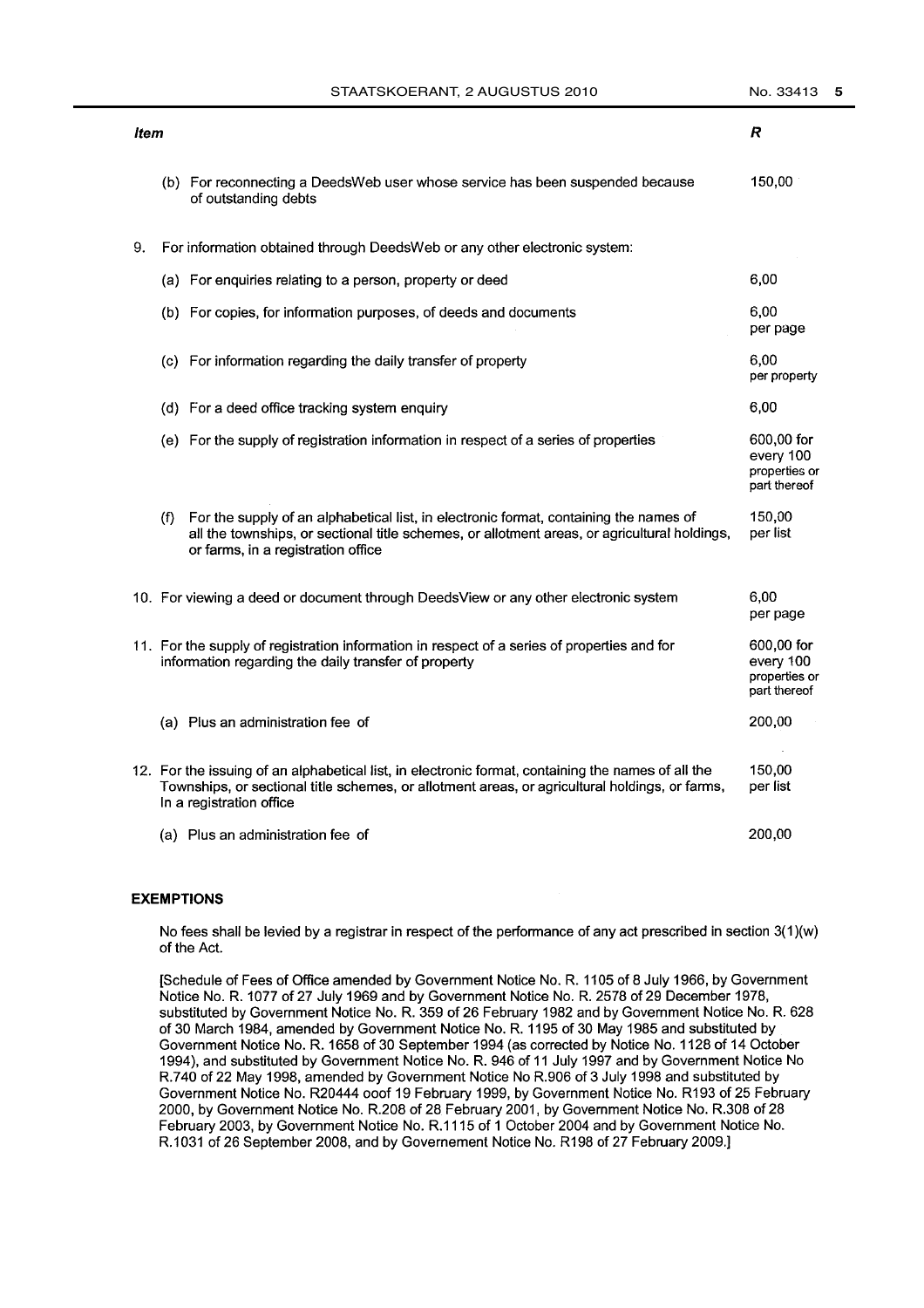#### **No. R. 659 2 Augustus 2010**

#### REGISTRASIE VAN AKTES WET, 1937 (WET No. 47 VAN 1937): WYSIGING VAN REGULASIES

Ek, Gugile Nkwinti, Minister van Landelike Ontwikkeling en Grondhervorming, het, kragtens artikel 9(9) van die Registrasie van Aktes Wet, 1937 (Wet No. 47 van 1937), die regulasies in die Bylae vervat wat kragtens artikel 10 van genoemde Wet deur die Registrasieregulasieraad uitgevaardig is, goedgekeur. Die regulasies tree in werking een maand vanaf die datum van publikasie van hierdie Kennisgewing in die Staatskoerant.

**MNR G NKWINTI** MINISTER VAN LANDELIKE ONTWIKKELING EN GRONDHERVORMING

#### **BYLAE**

- 1. In hierdie Bylae beteken "die Regulasies" die regulasies afgekondig by Goewermentskennisgewing No. R. 474 van 29 Maart 1963, soos gewysig.
- 2. Die Lys van Kantoorgelde soos voorgeskryf by regulasies 84 en 86 van die Regulasies word hierby deur die volgende Lys vervang:

### **LYS VAN KANTOORGELDE**

(Voorgeskryf by regulasie 84)

#### **Item**

 $\overline{R}$ 

1. Vir die registrasie van -

(a) 'n Oordrag van grond waarvan die koopprys / waarde van die eiendom, welke die grootste is -

| (i)    | nie R150 000 oorskry nie                         | 70,00    |
|--------|--------------------------------------------------|----------|
| (ii)   | bo R150 000 is maar nie R300 000 oorskry nie     | 350,00   |
| (iii)  | bo R300 000 is maar nie R500 000 oorskry nie     | 450,00   |
| (iv)   | bo R500 000 is maar nie R 1 000 000 oorskry nie  | 550,00   |
| (v)    | bo R1 000 000 is maar nie R2 000 000 oorskry nie | 650,00   |
| (vi)   | bo R2 000 000 is maar nie R3 000 000 oorskry nie | 850,00   |
| (vii)  | bo R3 000 000 is maar nie R5 000 000 oorskry nie | 1 050,00 |
| (viii) | R5 000 000 oorskry                               | 1 250,00 |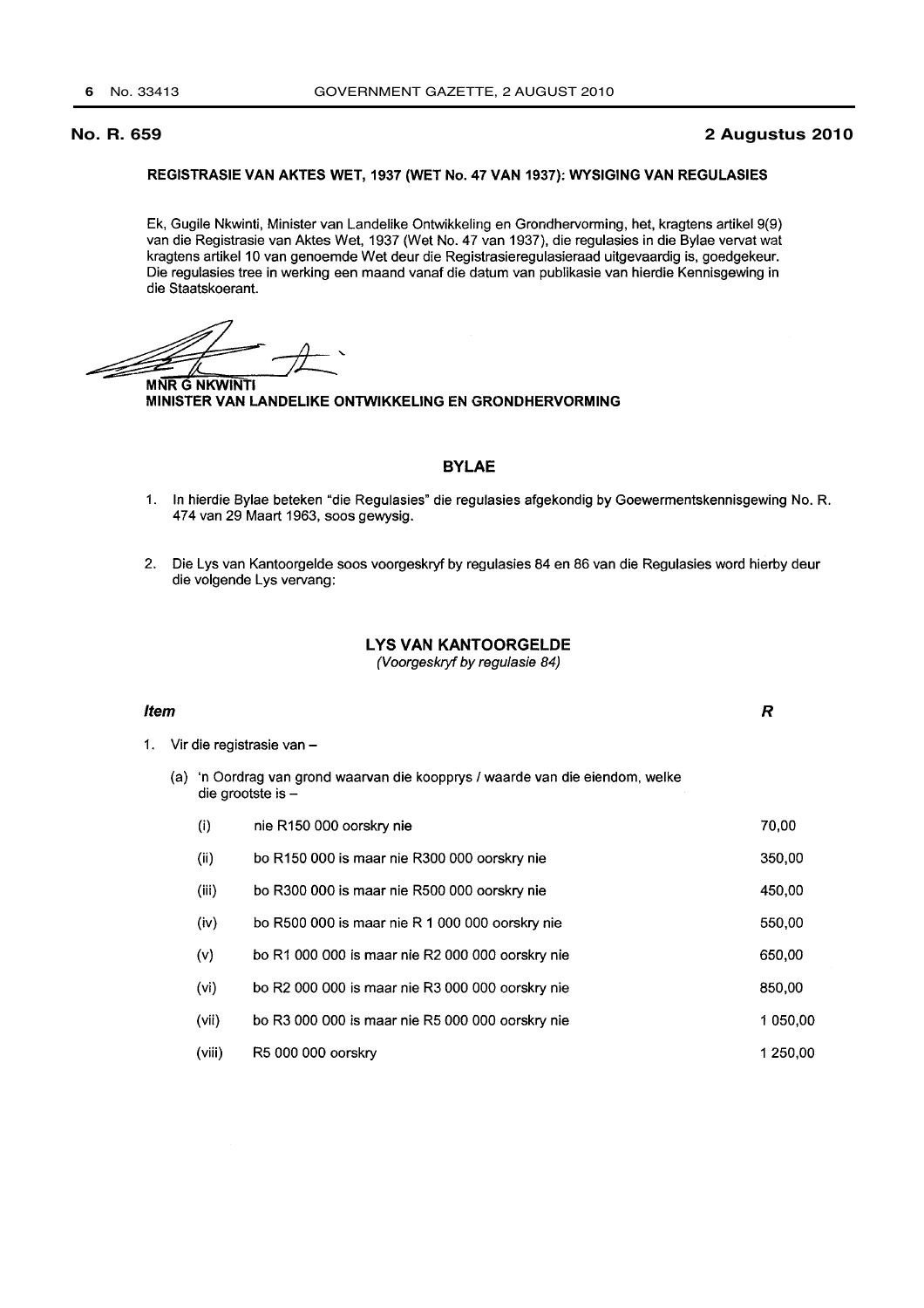**Item** 

 $\overline{R}$ 

|    |     | (b) 'n Verband waarvan die hoofsom -                                                                                                                                                                                                                                                        |                                                                                                                                                                                          |                                                             |  |  |
|----|-----|---------------------------------------------------------------------------------------------------------------------------------------------------------------------------------------------------------------------------------------------------------------------------------------------|------------------------------------------------------------------------------------------------------------------------------------------------------------------------------------------|-------------------------------------------------------------|--|--|
|    |     | (i)                                                                                                                                                                                                                                                                                         | nie R150 000 oorskry nie                                                                                                                                                                 | 310,00                                                      |  |  |
|    |     | (ii)                                                                                                                                                                                                                                                                                        | bo R150 000 is maar nie R300 000 oorskry nie                                                                                                                                             | 350,00                                                      |  |  |
|    |     | (iii)                                                                                                                                                                                                                                                                                       | bo R300 000 is maar nie R500 000 oorskry nie                                                                                                                                             | 450,00                                                      |  |  |
|    |     | (iv)                                                                                                                                                                                                                                                                                        | bo R500 000 is maar nie R 1 000 000 oorskry nie                                                                                                                                          | 550,00                                                      |  |  |
|    |     | (v)                                                                                                                                                                                                                                                                                         | bo R1 000 000 is maar nie R2 000 000 oorskry nie                                                                                                                                         | 700,00                                                      |  |  |
|    |     | (vi)                                                                                                                                                                                                                                                                                        | bo R2 000 000 is maar nie R5 000 000 oorskry nie                                                                                                                                         | 1 050,00                                                    |  |  |
|    |     | (vii)                                                                                                                                                                                                                                                                                       | R5 000 000 oorskry                                                                                                                                                                       | 2 050,00                                                    |  |  |
|    | (c) |                                                                                                                                                                                                                                                                                             | 'n Kansellasie van, of ontheffing van 'n persoon of eiendom van die werking<br>van 'n geregistreerde verband of notariële verband en 'n aansoek ingevolge<br>artikel 4(1)(b) van die Wet | 70,00                                                       |  |  |
| 2. |     |                                                                                                                                                                                                                                                                                             | Vir 'n sertifikaat deur 'n registrateur van enige feit                                                                                                                                   | 50,00                                                       |  |  |
| 3. |     |                                                                                                                                                                                                                                                                                             | Vir 'n verslag aan die Hof gedoen deur 'n Registrateur kragtens artikel 97 van die Wet                                                                                                   | 500,00                                                      |  |  |
| 4. |     |                                                                                                                                                                                                                                                                                             | (a) vir 'n kopie deur enige ander elektroniese stelsel verkry of deur 'n registrateur<br>kragtens die bepalings van regulasies 66, 67 en 70 uitgereik van -                              |                                                             |  |  |
|    |     | (i)                                                                                                                                                                                                                                                                                         | 'n akte                                                                                                                                                                                  | 30,00<br>per kopie                                          |  |  |
|    |     | (ii)                                                                                                                                                                                                                                                                                        | 'n dokument                                                                                                                                                                              | 6,00<br>per bladsy                                          |  |  |
|    |     |                                                                                                                                                                                                                                                                                             | (b) Vir die aansoek en verskaffing van 'n gewaarmerkte afskrif van 'n akte kragtens die<br>bepalings van regulasie 68(1)                                                                 | 300,00<br>per afskrif                                       |  |  |
|    |     |                                                                                                                                                                                                                                                                                             | (c) Vir die inbewaarneming van die kliëntafskrif van 'n akte goedgekeur deur, en na<br>diskresie van, die registrateur                                                                   | 225,00<br>per afskrif<br>per jaar of<br>gedeelte<br>daarvan |  |  |
| 5. |     |                                                                                                                                                                                                                                                                                             | (a) Vir 'n navraag in verband met 'n persoon, eiendom of akte                                                                                                                            | 6,00                                                        |  |  |
|    |     |                                                                                                                                                                                                                                                                                             | (b) Vir 'n aktes opsporing stelsel navraag                                                                                                                                               | 4,00                                                        |  |  |
|    |     |                                                                                                                                                                                                                                                                                             | (c) Vir enige onafgebroke nasporing van inligting sonder toesig, vir elke uur of<br>gedeelte daarvan                                                                                     | 20,00                                                       |  |  |
|    |     |                                                                                                                                                                                                                                                                                             | (d) Vir enige navraag waarvoor nie spesiale voorsiening gemaak is nie, die bedrag<br>wat die registrateur vasstel, met 'n minimum van                                                    | 6,00                                                        |  |  |
| 6. |     |                                                                                                                                                                                                                                                                                             | Vir die transmissie van enige sertifikaat, akte, dokument of enige ander inligting per<br>faks of deur middle van enige ander elektroniese media                                         | 6,00<br>per bladsy                                          |  |  |
| 7. |     | per item<br>Vir enige inligting, afskrif of ander diens waarna in hierdie Skedule verwys word, behalwe<br>die registrasie van aktes en dokumente, wat verlang mag word vir amptelike doeleindes<br>0,00<br>deur die Rekenpligtige Beampte van die Departement van Landelike Ontwikkeling en |                                                                                                                                                                                          |                                                             |  |  |

Grondhervorming of haar of sy gemagtigde.